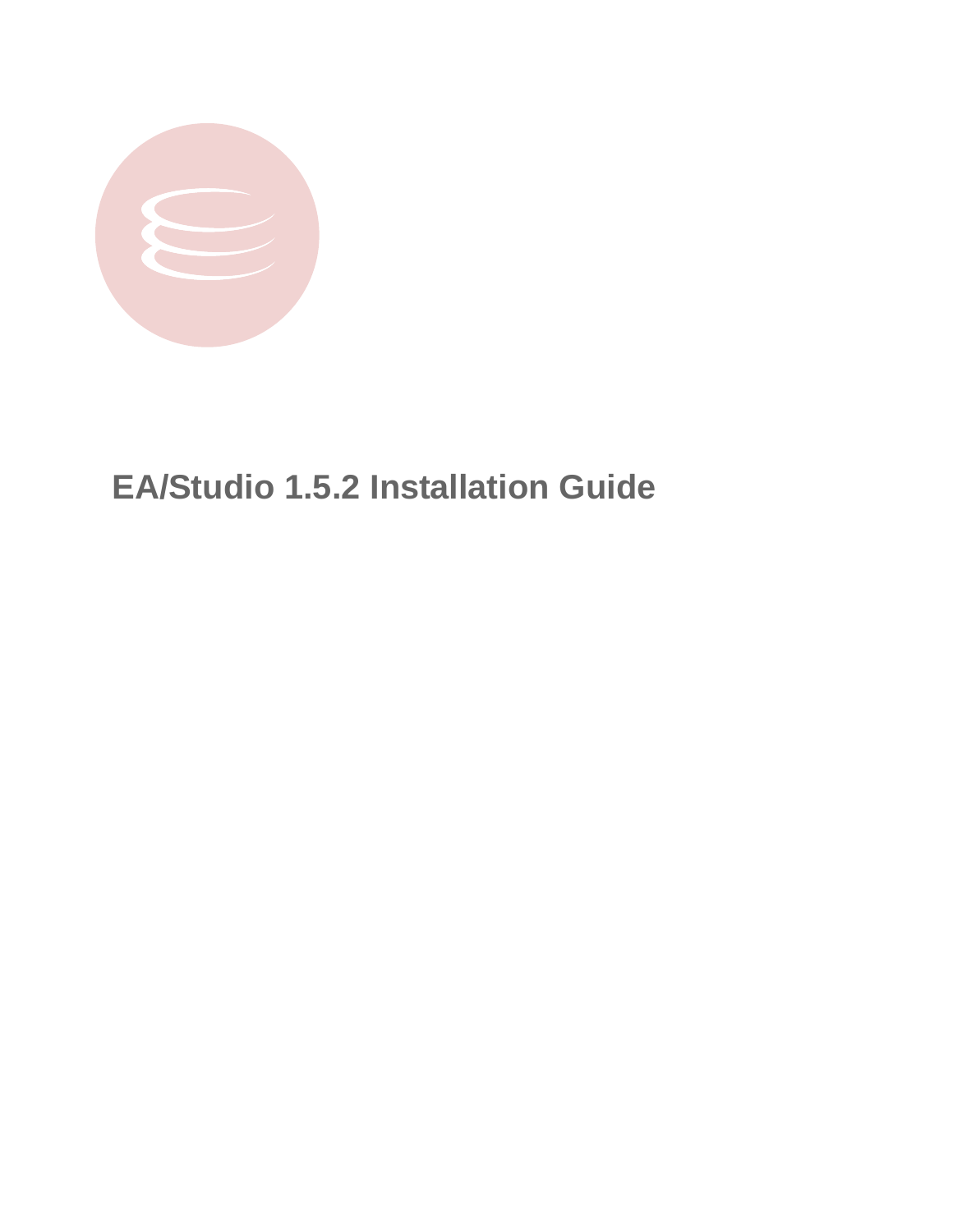Copyright © 1994-2008 Embarcadero Technologies, Inc.

Embarcadero Technologies, Inc. 100 California Street, 12th Floor San Francisco, CA 94111 U.S.A. All rights reserved.

All brands and product names are trademarks or registered trademarks of their respective owners. This software/documentation contains proprietary information of Embarcadero Technologies, Inc.; it is provided under a license agreement containing restrictions on use and disclosure and is also protected by copyright law. Reverse engineering of the software is prohibited.

This product includes software developed by the Apache Software Foundation (http://www.apache.org/).

If this software/documentation is delivered to a U.S. Government Agency of the Department of Defense, then it is delivered with Restricted Rights and the following legend is applicable:

Restricted Rights Legend Use, duplication, or disclosure by the Government is subject to restrictions as set forth in subparagraph (c)(1)(ii) of DFARS 252.227-7013, Rights in Technical Data and Computer Software (October 1988).

If this software/documentation is delivered to a U.S. Government Agency not within the Department of Defense, then it is delivered with Restricted Rights, as defined in FAR 552.227-14, Rights in Data-General, including Alternate III (June 1987).

Information in this document is subject to change without notice. Revisions may be issued to advise of such changes and additions. Embarcadero Technologies, Inc. does not warrant that this documentation is error-free.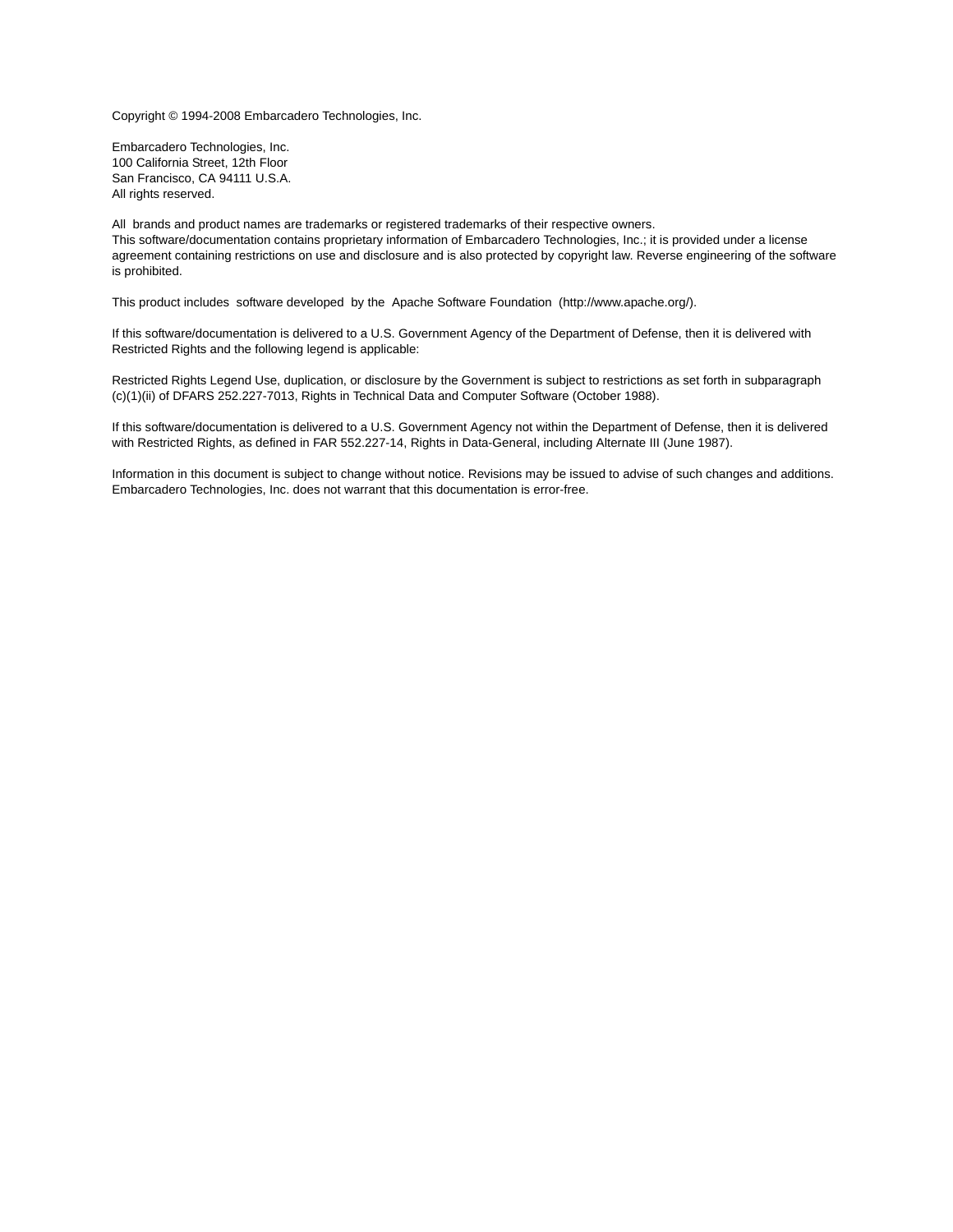# **Table of Contents**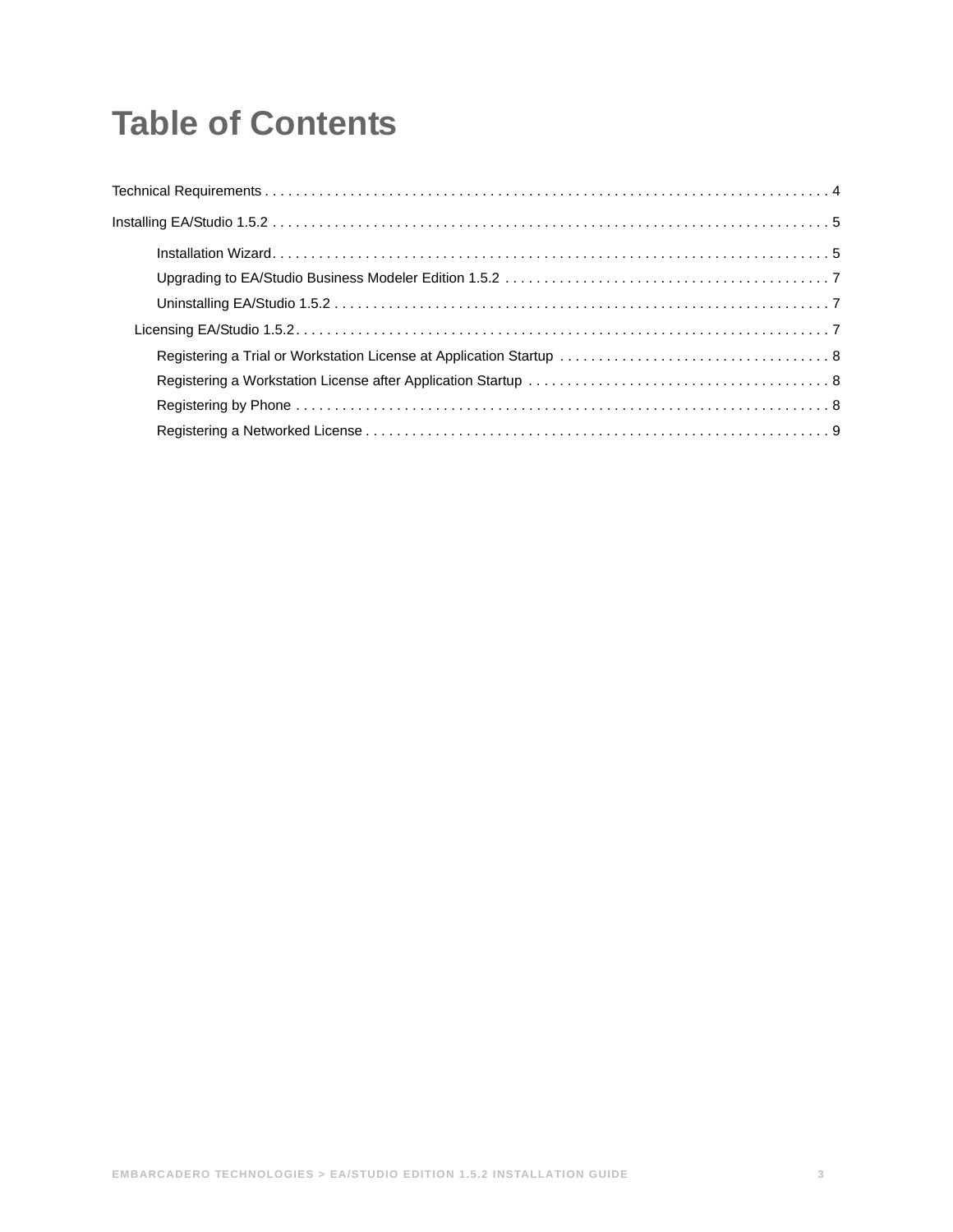# <span id="page-3-0"></span>**Technical Requirements**

Embarcadero Technologies applications are 32-bit applications that run in a Microsoft Windows environment. Before using EA/Studio, verify that your environment meets the following requirements:

#### **Hardware Requirements**

The following table outlines the minimum recommended requirements for installing EA/Studio:

| <b>Hardware</b> | <b>Minimum Requirement</b>                                                            |
|-----------------|---------------------------------------------------------------------------------------|
| CPU             | $1.2$ GHz                                                                             |
| <b>RAM</b>      | 1 GB MB                                                                               |
| Disk Space      | Hard Drive Install 250 MB                                                             |
|                 | Storage - Sufficient space for workspaces, which will vary according to<br>complexity |
| Video           | <b>SVGA</b>                                                                           |
|                 | High resolution monitor (1024 x 768 or higher) with high color (16-bit)               |
| Media           | CD-ROM or the Internet (www.embarcadero.com)                                          |

#### **Operating System Requirements**

Embarcadero Technologies applications support the following operating systems:

- Microsoft Windows<sup>®</sup> XP SP2
- Microsoft<sup>®</sup> Vista <sup>®</sup> 2007
	- **NOTE:** EA/Studio Business Modeler Edition 1.5.2 is supported on Windows Vista when using the Windows Vista Basic experience. The premium experience, Windows Aero®, is not supported for use with EA/Studio.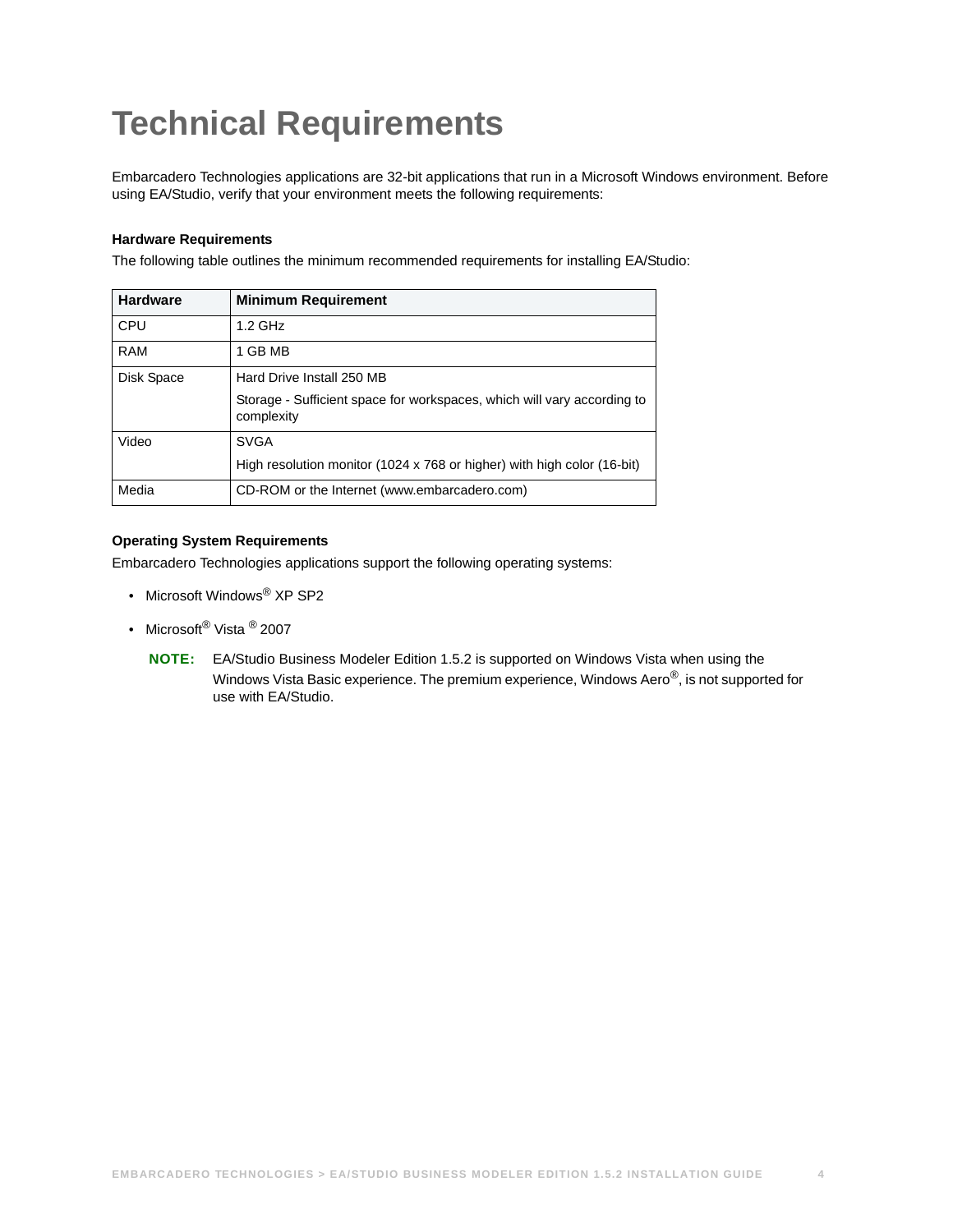# <span id="page-4-0"></span>**Installing EA/Studio 1.5.2**

This guide covers the installation requirements for the Embarcadero Technologies application, EA/Studio™ Business Modeler Edition 1.5.2. Before you can install any Embarcadero Technologies application, you must meet the application's minimum technical requirements. After installation, you must license and register the application.

EA/Studio now also offers the [Community Edition](#page-4-2) version - a "freeware" edition with a subset of features offered with the full version of the Business Modeler Edition.

#### <span id="page-4-2"></span>**Community Edition**

You have the option of installing EA/Studio's Community Edition. The Community Edition is installed using a separate setup program in a separate directory and has an evaluation license lasting for one year. The Community Edition's Installation Wizard walks you through the setup.

If you are unsure about what edition to use, you can download the full Business Modeler Edition (BME) version, where you can to try all BME features for 14 days. At the end of the evaluation, you are notified the evaluation has expired and are prompted for a license. You can then request an extended BME evaluation from Sales, or purchase a BME license from Embarcadero. At the same time, you can also choose to evaluate the Community Edition by installing it separately on the same machine.

### <span id="page-4-1"></span>**Installation Wizard**

The EA/Studio wizard-based installation guides you quickly through the product installation process. This section explains the Installation Wizard and covers some basic decisions you must make during installation. You must have administrative privileges to run the install.

**CAUTION:** If you have a previous version of EA/Studio installed (version 1.5.1 or earlier) it is recommended that you [uninstall](#page-6-1) it before installing EA/Studio Business Modeler Edition 1.5.2. However, you can run both versions because the 1.5.2 version will install in its own directory.

#### **Opening the Installation Wizard**

The EA/Studio Installation Wizard automatically starts when you insert your CD or double-click your downloaded executable file. If you are installing from CD and the installation does not start automatically, start it manually by double-clicking the file setup.exe, at the root of the CD directory.

Once the install starts, there may be a brief period of time when nothing appears to be happening. The runtime environment is being initialized.

#### **Welcome Panel**

The Welcome panel of the Installation Wizard offers introductory information. Click **Next** and the Installation Wizard opens the License Agreement panel.

#### **Software License and Support Agreement Panel**

If you accept EA/Studio's **Software License and Support Agreement**, select **I accept the terms in the license agreement** and click **Next** to continue the installation process. If you select **I do not accept the terms in the license agreement**, the **Next** button will be grayed out, indicating that the installation of the product cannot continue.

#### **Install Directory Panel**

You can use the default directory, change the existing directory, or create a new directory. Once you have made your selection click **Next** to advance to the Install Type Panel.

**NOTE:** The default directory is *x:\Program Files\Embarcadero\EAStudio Business Modeler Edition 1.5.2.*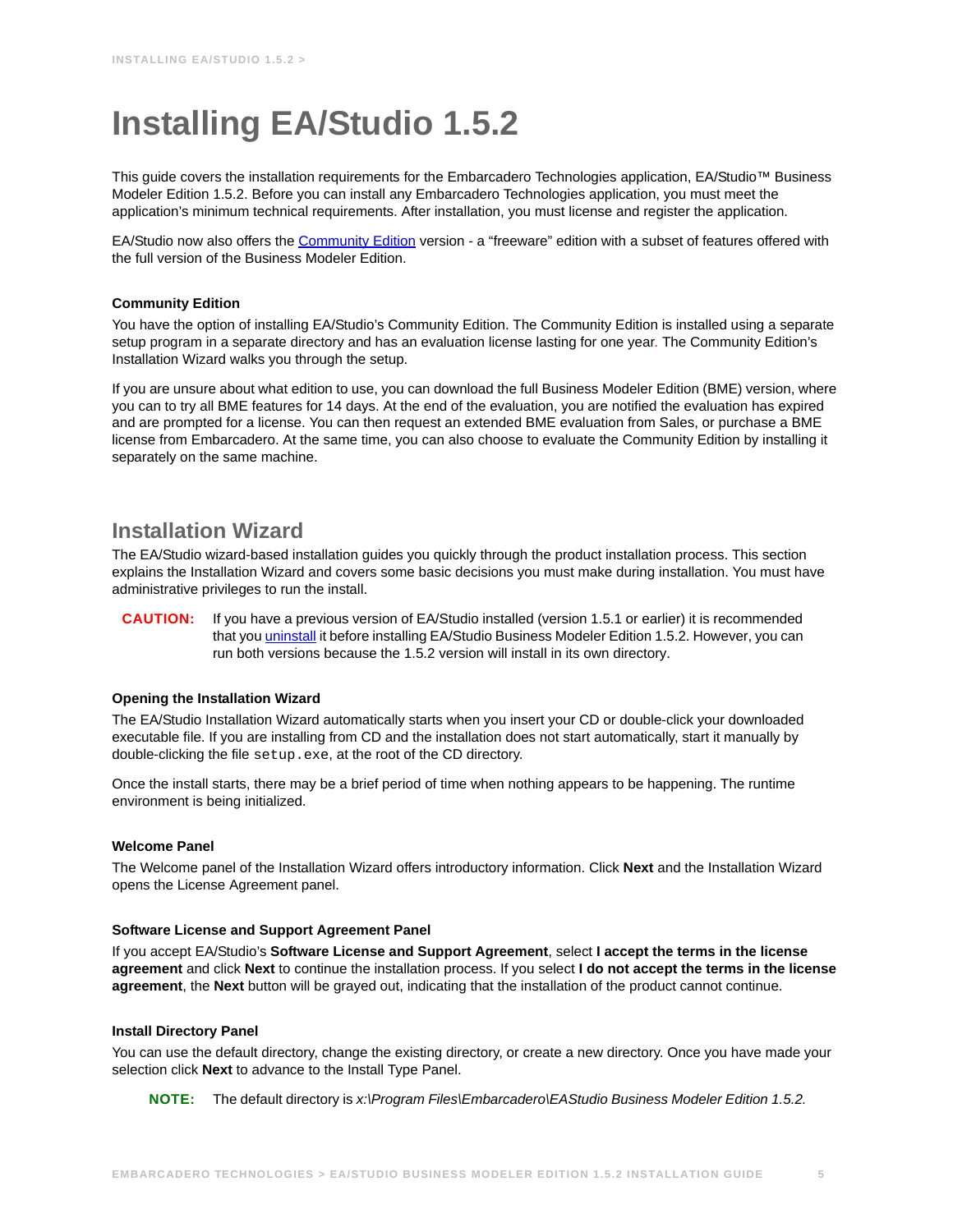#### **Install Type Panel**

Specify the type of installation here. There are two installation types:

| <b>Installation Type</b> | <b>Description</b>                                                                                                                     |
|--------------------------|----------------------------------------------------------------------------------------------------------------------------------------|
| Typical                  | This is a complete installation, including all Program Files and Samples<br>Files. You can also install to a different directory.      |
|                          | This is the recommend installation. If you select this option, the<br>Installation Wizard opens the <b>Summary Information panel</b> . |
| Custom                   | Lets you specify if you want the Program Files and Sample Files included.                                                              |
|                          | If you select this option, the Installation Wizard opens the Custom<br>Setup Panel.                                                    |

#### <span id="page-5-1"></span>**Custom Setup Panel**

In the Custom Setup panel you specify the files you want to install. Both files are selected by default:

| Feature              | <b>Description</b>                                                                                                                                                                |
|----------------------|-----------------------------------------------------------------------------------------------------------------------------------------------------------------------------------|
| <b>Program Files</b> | All program files associated with EA/Studio, including the help<br>files.                                                                                                         |
| Sample Files         | The sample files include ER/Studio <sup>®</sup> models, Microsoft <sup>®</sup> Visio<br>Models, Workspace samples, and Comma Separated Values<br>(CSV) data files, and templates. |

Deselect any files you want excluded and click **Next** for the [Summary Information panel.](#page-5-0)

#### <span id="page-5-0"></span>**Summary Information Panel**

The Summary Information panel summarizes the install information for your selected setup. Once you have reviewed all the summary information, click **Install** to start the install process.

**NOTE:** The installation may take several minutes. A progress screen displays what files are being installed and the percentage of completion.

#### **Final Panel**

The final panel appears when the Installation Wizard completes your installation. You have two options available to you:

| <b>Option</b>                                                   | <b>Description</b>                                                                             |
|-----------------------------------------------------------------|------------------------------------------------------------------------------------------------|
| Show Release Notes                                              | The Release Notes for the application<br>opens in a separate HTML browser<br>window.           |
| Launch Embarcadero EA/Studio<br><b>Business Modeler Edition</b> | Click this option to automatically open the<br>EA/Studio application when you click<br>Finish. |

Select one or more of the available options and click **Finish.** EA/Studio **of the open option is selected.** A command is placed on the Start menu and an EA/Studio shortcut icon (  $\overrightarrow{CP}$  ) is placed on your desktop.

For more information, see:

[Upgrading to EA/Studio Business Modeler Edition 1.5.2](#page-6-0)

[Uninstalling EA/Studio 1.5.2](#page-6-1)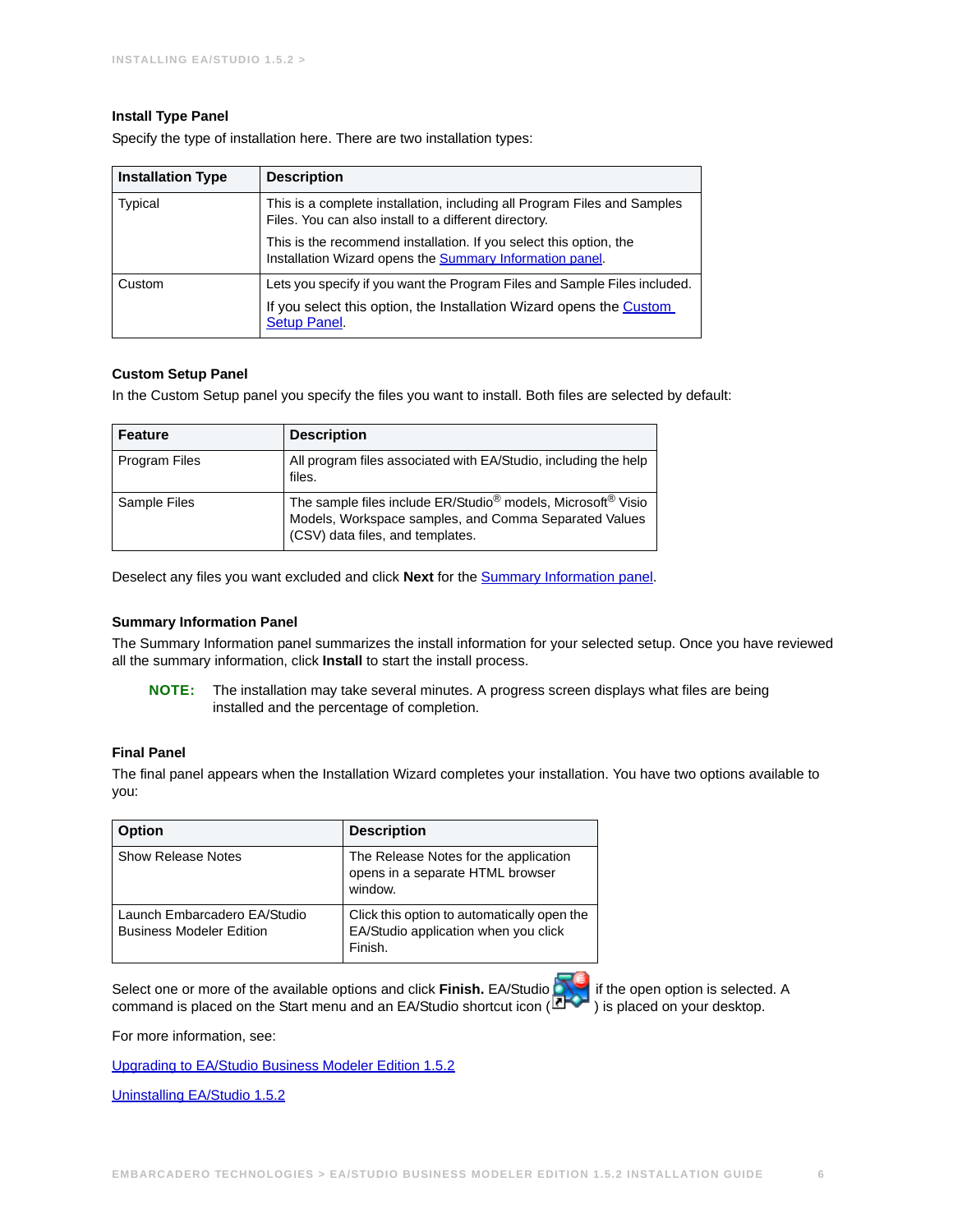### <span id="page-6-0"></span>**Upgrading to EA/Studio Business Modeler Edition 1.5.2**

If you have an existing version of EA/Studio, the new 1.5.2 version will install to a new directory labeled EA/Studio Business Modeler Edition 1.5.2 by default. The previous version of EA/Studio, installed to the x: \program Files\Embarcadero\EAStudio1.5.1 directory, can be run separately.

- **NOTE:** The setup program looks for existing user preferences previously set on the machine. These settings are automatically applied to the new installation configuration.
- **CAUTION:** If you have installed the newer version of EA/Studio, your workspaces must be upgraded before they can be used. Therefore, it is not recommended to keep both versions on your computer as workspace files are not always compatible.

## <span id="page-6-1"></span>**Uninstalling EA/Studio 1.5.2**

To uninstall, use Microsoft's Add or Remove Programs option to remove the application. This opens the InstallShield Wizard for uninstalling the application. You have the option on the **Remove Preferences** panel to remove all preference data from your computer. If you choose to leave the preferences, they will be used for future installs.

The workspaces and all user-created projects, models, diagrams, and elements are not uninstalled. These workspaces typically reside in a different directory and are not removed.

#### **NOTE:** You can also uninstall by going to **Start > Programs > Embarcadero EAStudio Business Modeler Edition 1.5.2 > Uninstall EAStudio**.

# <span id="page-6-2"></span>**Licensing EA/Studio 1.5.2**

EA/Studio requires a valid license in order to run. Three kinds of licenses are available: Trial, Workstation, and Networked.

- **Trial licenses:** A license for a 14-day, full-featured trial version of the product. The trial license must be registered before you can use the product.
- **Workstation licenses:** A license or set of licenses is tied to a particular workstation. The product can only be used on that workstation.
- **Networked licenses:** Networked licenses are administered and distributed by a central License Server (Embarcadero License Center or Acresso FLEXnet Publisher). There are two types of networked licenses: *Concurrent* and *Networked Named User*. With Concurrent licensing, users on different machines take turns using licenses from a shared pool. With Networked Named User licensing, licenses are pre-assigned to specific users setup on the license server's user list. Those users are guaranteed to have licenses available any time.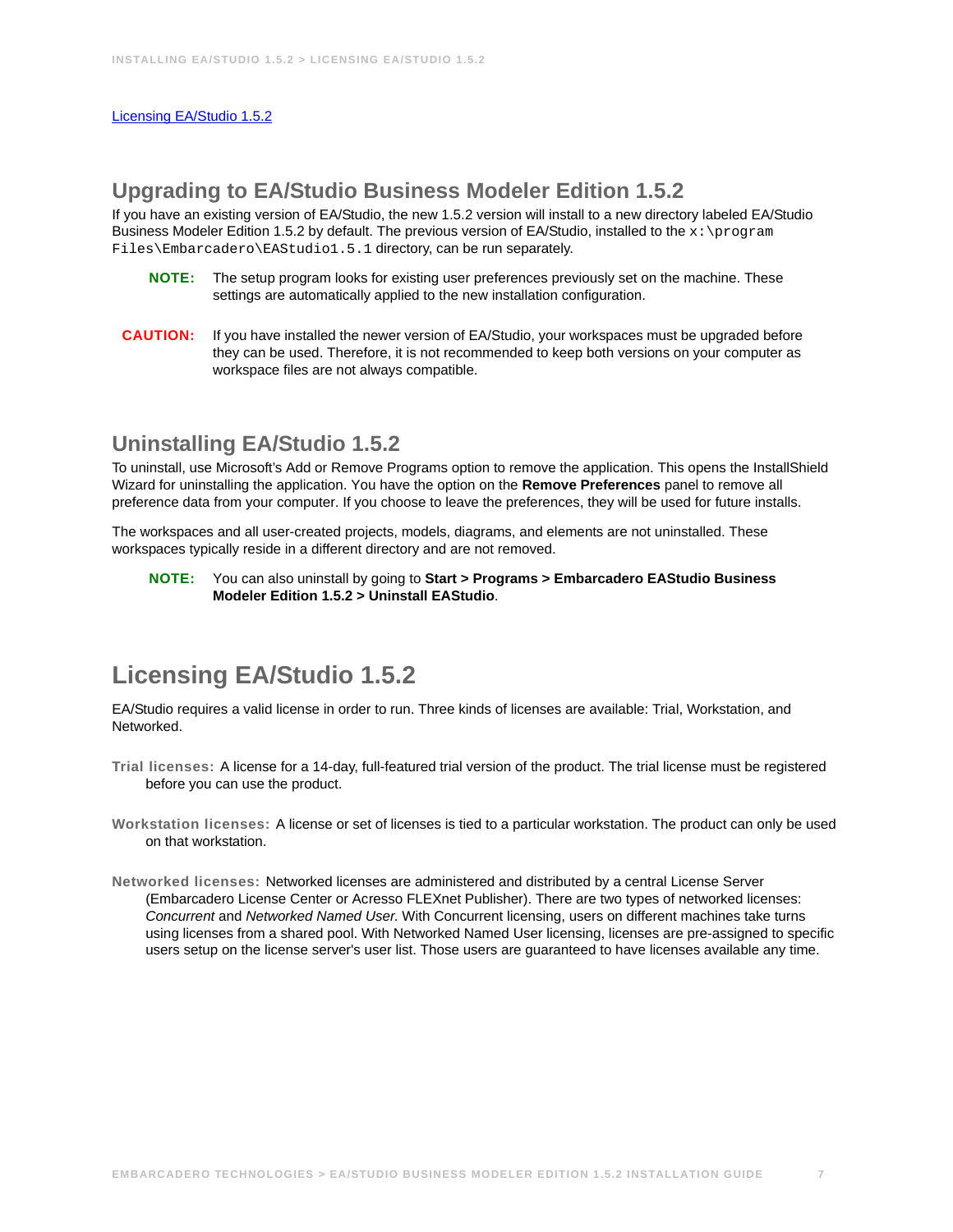# <span id="page-7-0"></span>**Registering a Trial or Workstation License at Application Startup**

Shortly after downloading a trial version of an Embarcadero product, you should receive an email with a serial number, which you must register as follows. These instructions also apply if you have purchased a product and received a serial number prior to running the application for the first time, or if the trial period has expired.

- 1 Start the application. An **Embarcadero License Registration** dialog appears.
- 2 Copy the serial number from the email and paste it in the **Serial Number** field.
- 3 Enter your Embarcadero Developer Network account credentials in the **Login or Email** and **Password** fields. If you have not previously created an EDN account, or have forgotten your password, click **I need to create...** or **I've lost my password**.
- 4 Click **Register**.

Your activation file should be downloaded and installed automatically. If this does not happen, click the **Trouble Connecting? Try Web Registration** link and follow the prompts. If you still have problems, see [Registering by](#page-7-2)  [Phone.](#page-7-2)

## <span id="page-7-1"></span>**Registering a Workstation License after Application Startup**

The following instructions assume that you have received a workstation license by email and that you currently have a valid trial license. If you did not install a trial version or the trial period has expired, follow the instructions in [Registering a Trial or Workstation License at Application Startup](#page-7-0) instead.

- 1 Select **Help > Embarcadero Licensing > Show License Information**.
- 2 In **Embarcadero Product License Manager**, select the version of EA/Studio the license applies to (CE or BME).
- 3 Click the **Add Serial Number** button in the upper right corner of the **Embarcadero Product License Manager**.
- 4 Copy the serial number from the email and paste it in the **Add Serial Number** dialog, then click **OK**.
- 5 If prompted to restart the application, click **Yes**, then after the application restarts select **Help > Embarcadero Licensing > Show License Information**.
- 6 Expand **Unregistered**, right-click the serial number you just added, and select **Register**. A registration dialog opens.
- 7 Ensure that the **Register using Online Registration** radio box is selected.
- 8 Provide Embarcadero Developer Network credentials in the **Login name or Email** and **Password** boxes. If you have not previously created an EDN account, or have forgotten your password, click **I need to create...** or **I've lost my password**.
- 9 Click **Register**.
- 10 If prompted to restart the application, click **Yes**.

Your activation file should be downloaded and installed automatically. If this does not happen, click the **Trouble Connecting? Try Web Registration** link and follow the prompts. If you still have problems, see Registering by [Phone.](#page-7-2)

### <span id="page-7-2"></span>**Registering by Phone**

If you have problems with either of the above procedures, you can register licenses by phone. You will have to provide Developer Network credentials; the registration code displayed in the Embarcadero License Registration dialog that appears when you start an unlicensed application; the product base license serial number; and the license serial numbers for any additional features you have purchased.